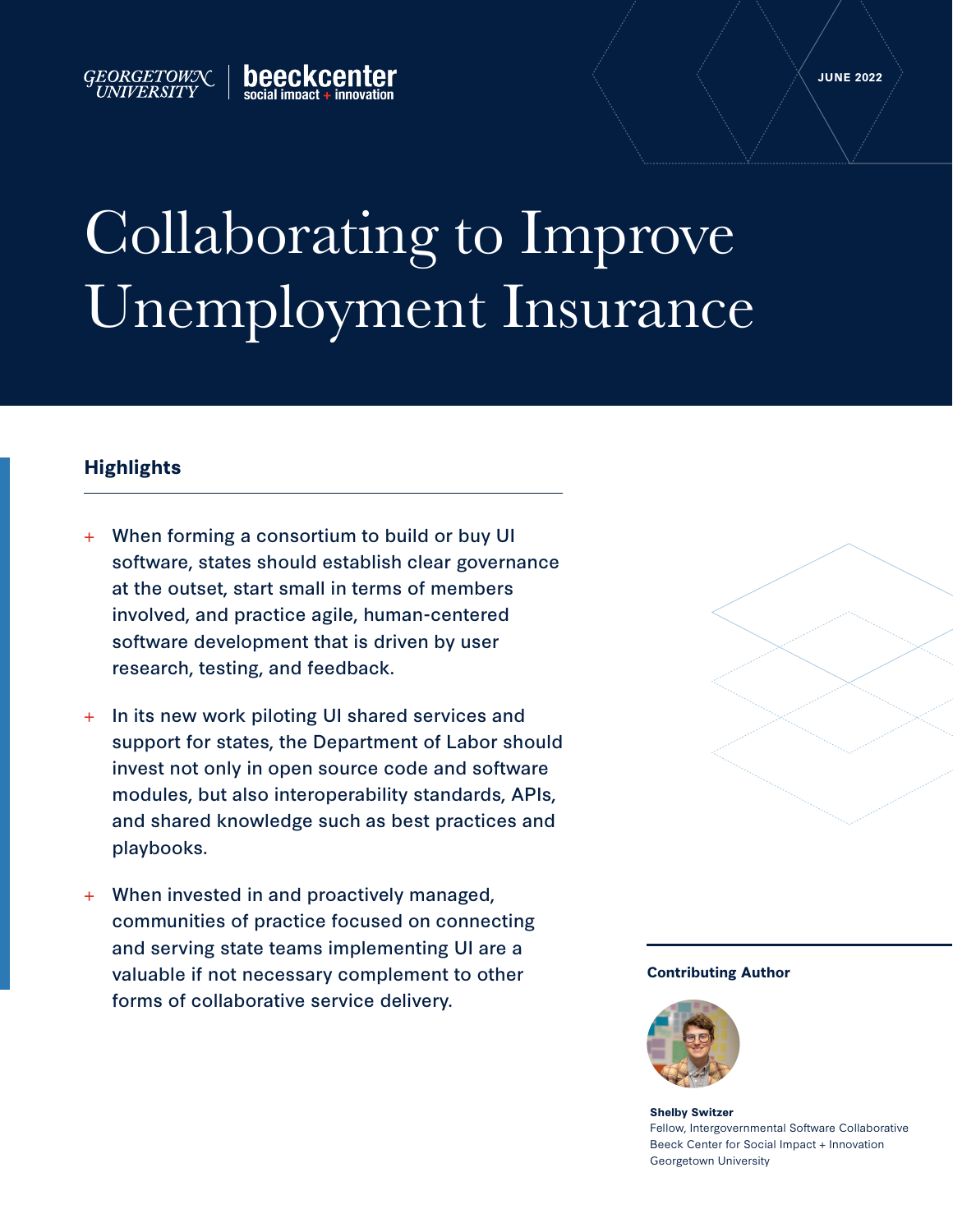#### **Introduction**

Unemployment insurance (UI) modernization has been a hot topic since millions of Americans had to apply for unemployment benefits—many for the first time—using largely archaic, complex, and unstable state systems during the COVID-19 pandemic. Many states and the federal government have known for years that these systems were vulnerable and needed a refresh: 24 [states](http://www.itsc.org/Pages/UI-IT-Mod2.aspx) began or completed modernization projects for their UI benefits and tax systems between 2000 and 2021, with varying levels of success, and federal money has been going out the door specifically for such projects since 2009, when Congress passed the UI Modernization Act.

Expert organizations across civic tech, UI, and labor have published valuable playbooks for improving UI technology including:["Centering Workers: How to Modernize Unemployment Insurance Technology](https://tcf.org/content/report/centering-workers-how-to-modernize-unemployment-insurance-technology/?agreed=1)" from the Century Foundation, [National Employment Law Project, and Philadelphia Legal Assistance; U.S. Digital Response's \(USDR\)](https://usdr.gitbook.io/unemployment-insurance-modernization/) UI Modernization [gitbook](https://usdr.gitbook.io/unemployment-insurance-modernization/); and New America's [Playbook for Improving Unemployment Insurance Delivery.](https://www.improveunemployment.com/)

These reports should shape UI programs and policy as federal and state/territory teams continue work on improving their systems. Instead of pursuing these recommendations on their own, however, the Intergovernmental Software Collaborative team at the Beeck Center for Social Impact + Innovation at Georgetown University believes that agencies and teams across the U.S. have the opportunity to **build better digital service delivery through collaboration**.

We have identified three clear paths to modernizing collaboratively on UI digital service delivery: consortia, federal shared services, and communities of practice. These paths are not the only options, nor are they mutually exclusive; indeed, we believe a combination will benefit states and the public alike. For all three, agencies should take an open source software approach using modern software development best practices, and drive product development iteratively with human-centered design.

#### **Consortia**

Consortia—historically the most practiced form of collaboration around UI—corresponds to the "Collaborative independent development" [sharing model](https://softwarecollaborative.org/models.html#collaborative-independent-development) we've identified previously and involves multiple states banding together to share funding and governance over a project. Typically—and consistently with most government software—a consortium purchases software or IT services from a vendor rather than developing it in-house, and requires all members to sign off on proposed changes to the software.

The consortium approach [appeals](https://library.naswa.org/doi/full/10.5555/20.500.11941/3405) to states because they often have far more similarities than differences in requirements for software, and sharing means they can reduce costs related to software development, infrastructure, and expertise. For example, in an [audit](https://cdn2.hubspot.net/hubfs/108364/docs/Neosurance-Consortium-case-study.pdf?__hstc=167563233.660c415f6dd5a16b4466bd1c6e4ac754.1653325608355.1653325608355.1653325608355.1&__hssc=167563233.1.1653325608355&__hsfp=3582120356&hsCtaTracking=9a30f587-99b4-47e4-8d17-9493da2bc0bc%7C79221971-c08d-4125-a80d-798167675902) by Maryland and West Virginia, state officials determined that they had 90 percent overlap in needs for a UI system, justifying their formation of a consortium to purchase a shared system with the flexibility for individualized state configuration for the remaining 10 percent (Sagitech paper).

Despite these benefits, UI consortia are often unsuccessful and struggle with governance and agile, human-centered software development. In a previous Beeck Center [blog](https://beeckcenter.georgetown.edu/learning-from-failure-when-sharing-software-doesnt-work/), we investigated two UI consortia that are now defunct, WyCAN and iUS. The former stumbled over trying to satisfy too many states' needs too early in the product process while not focusing on a shared core code base, and the latter suffered from misalignment over governance and how much say each member had in the product roadmap. [ReEmployUSA](https://www.uwcstrategy.org/wp-content/uploads/bsk-pdf-manager/2019/06/Jen-Jones-UI-Automated-Systems-215-SalonF.pdf), a consortium originally formed by Mississippi, Maine, and Rhode Island, has survived with support from Department of Labor (DOL) funding and may grow to include Connecticut and Oklahoma (CW 31). However, it has faced its share of [struggles](https://www.centralmaine.com/2018/03/11/document-maine-agency-botched-unemployment-system-rollout-destroyed-records/)) and [negative press](https://bangordailynews.com/2020/09/03/mainefocus/people-are-still-stuck-in-maines-unemployment-vortex-while-multi-state-leaders-havent-met/) caused by the states' frustration with the contractor and the product's lack of human-centered design and inclusion of feedback and testing with real users.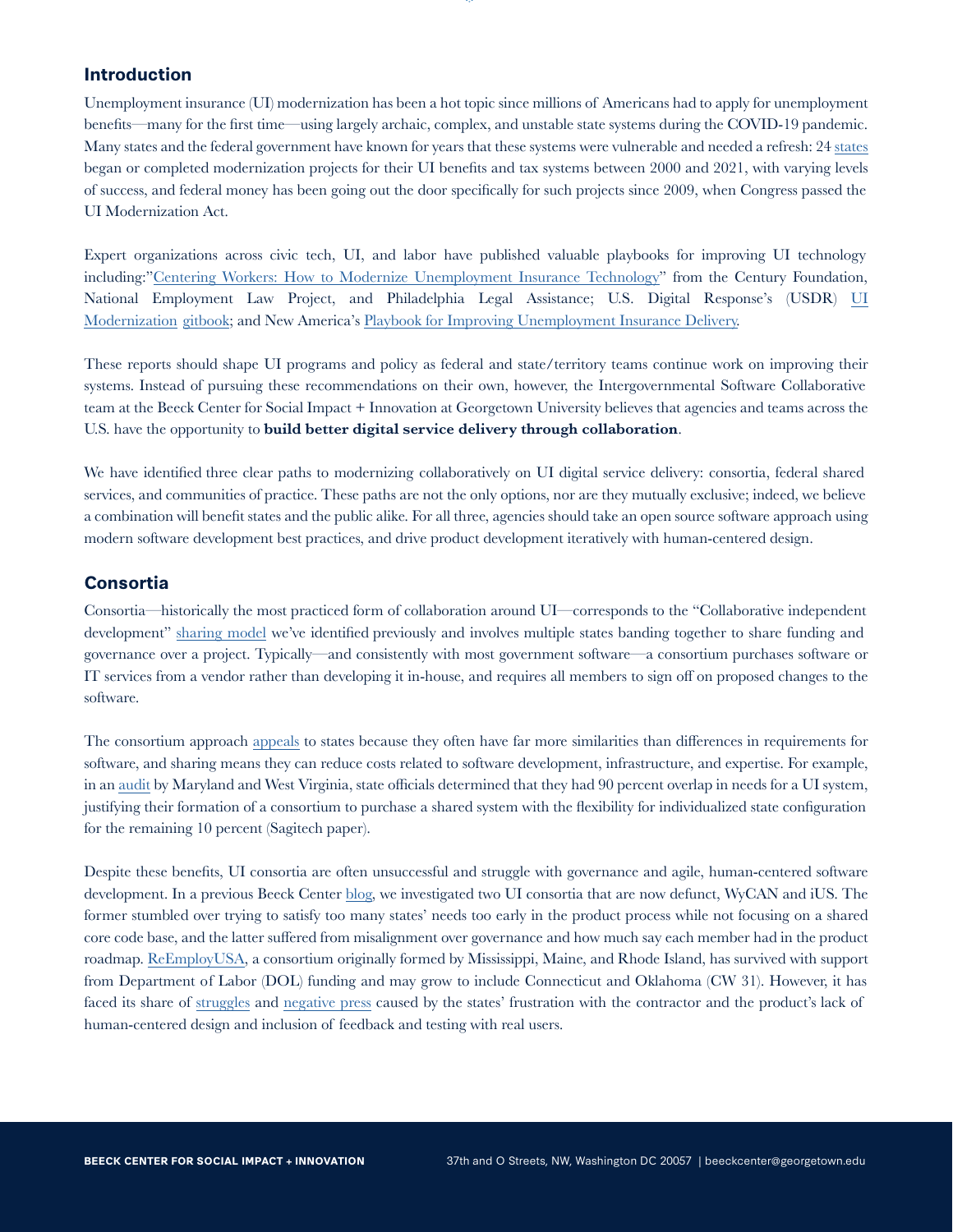States considering the consortium approach should establish clear governance at the outset, start small in terms of members involved, and practice agile, human-centered software development that is driven by user research, testing, and feedback—tactics also outlined in a previous [Beeck report](https://beeckcenter.georgetown.edu/report/sharing-government-software-how-agencies-are-cooperatively-building-mission-critical-software/) on collaborative software development. They should also follow the recommendations for UI tech improvements as set out in [Centering Workers](https://tcf.org/content/report/centering-workers-how-to-modernize-unemployment-insurance-technology/?agreed=1), and learn from other states through the [USDR gitbook.](https://usdr.gitbook.io/unemployment-insurance-modernization/) Product teams should include user researchers and be empowered to set the product roadmap following an agile methodology in pursuit of objectives and success measures, instead of adhering to a long, waterfall style product roadmap or statement of work.

Furthermore, state consortia should use and build open-source software using open source best practices, which would enable members to observe and contribute back to the shared code base, reduce the risk and cost of vendor lock-in when unsatisfied with a vendor, and, should a member leave the consortium, ensure that it still access to and rights over use of the code that it had invested in.

#### **Federal Shared Services & Standards**

The federal government has historically not provided much by way of shared services to states. DOL, and occasionally Congress and the U.S. Government Accountability Office (CW 12), have instead played a funding and oversight role. Since the pandemic began, however, federal agencies are rethinking their relationship with states, particularly when it comes to supporting the implementation of federally funded and regulated programs. They are increasingly interested in more active support and shared service efforts to help states solve problems within a program domain, a departure from the previous practice of handing out money with some rules but little-to-no support in figuring out how to spend the money effectively.

For UI modernization specifically, DOL recently [started a pilot](https://fcw.com/digital-government/2022/02/labor-dept-usds-pilot-new-unemployment-insurance-tech/361982/) in partnership with the U.S. Digital Service to improve the claimant experience in Arkansas and New Jersey. Their goal is to figure out how sharing digital services might lead to better service delivery, including improved public experience and reduced cost.

As DOL continues this work, it should commit to an open-source approach and not limit their idea of "shared services" to only code libraries/modules or hosted software solutions, instead scoping it to include interoperability standards, best or promising practices, APIs, and playbooks. DOL has already made some headway in this area: its Employment and Training Administration (ETA) has created some [standards](https://library.naswa.org/doi/full/10.5555/20.500.11941/3405) for UI systems related to accessibility, translations, and types of support available. DOL should continue this trend with regard to data interoperability and API standards, as well as playbooks and resources to help states modernize with human-centered design.

Interoperability is especially important with sharing services between states, because each state has its own legacy software systems that new UI tech will need to integrate with. Tackling interoperability as part of the current shared services work will mitigate siloing between states and help states have a consistent (and more efficient) approach to integrating with shared services. We also recommend the U.S. Web Design System (USWDS) as an example of a shared services project that offers not only reusable open-source code, but standards, tutorials and support, active connections to modern best web development and design practices, a community of practice, and an ecosystem of open-source tools to help teams implement USWDS.

### **Communities of Practice**

The less formalized community of practice model involves bringing together practitioners in a given industry or profession to share knowledge and resources both synchronously and asynchronously through regularly scheduled meetings, online forums, or resource libraries. When invested in and proactively managed, communities of practice can have significant benefits for members and can be a valuable if not necessary complement to other forms of collaborative service delivery. They create space for people solving similar problems to connect and learn from each other, help uplift success stories and best practices, and provide tools and momentum for community members to copy what works. They can also serve as catalysts and test beds for new collaborations and new shared services.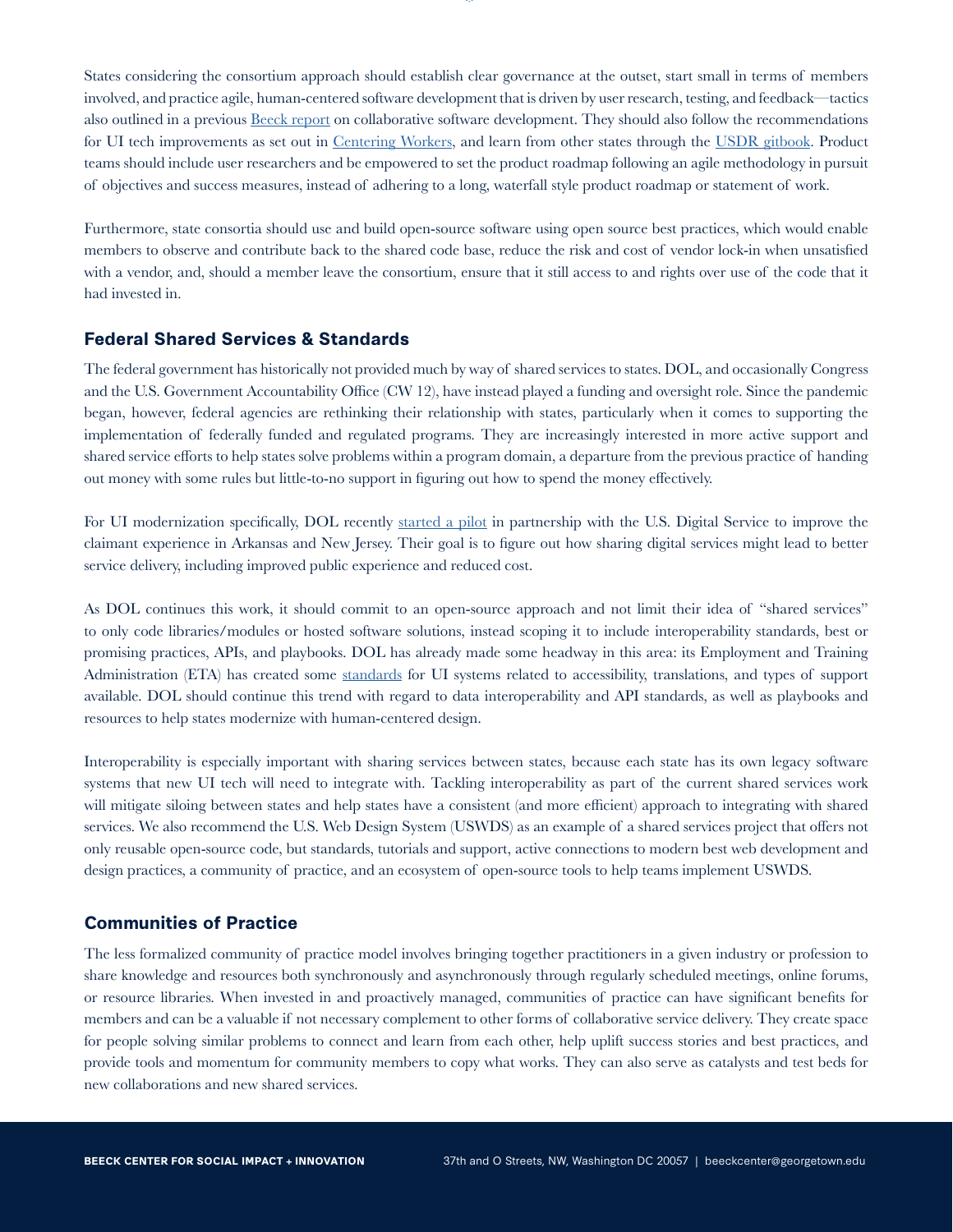By some observations, DOL acts or could act as a community of practice convener for state and territorial workforce agencies, although it would take a significant amount of work to change the culture and relationship between DOL and states. As long as DOL holds the purse strings and regulatory power, states and territories will likely not feel that they can be open about what they are struggling with and where they need extra support, since such admissions may lead to DOL withholding funds or imposing penalties. However, with DOL's investment in human-centered shared services discussed previously, there is hope that this culture may start to change. By talking with their users in workforce agencies, DOL may better understand these struggles and build services and standards that help address them.

In the meantime, there is room to support communities of practice outside of government. Perhaps the longest standing one—the National Association of State Workforce Agencies (NASWA)—provides UI IT modernization resources online and other services funded by DOL grants, which are [available](https://library.naswa.org/doi/full/10.5555/20.500.11941/3405) only to the state and territorial workforce agencies that are members. NASWA also functions as a vendor, providing technical assistance or consulting services as well as some UI-adjacent software products to members for additional fees.

Taking a different organizational and functional approach, a group of practitioners formed a community of practice they named the UI Tech Coordinating Coalition in November 2020 to identify solutions to backlogged claims, fraud, and other tech issues in the UI system that resulted in millions of workers not receiving billions in aid during the pandemic. The UI Tech Coalition brings together not just workforce agency executives, but also advocates, experts, technologists, and unions to propose solutions to federal policymakers. Because of its unique cross-functional membership, it is well positioned to help states and territories improve UI service delivery end-to-end rather than just as a technology concern, while centering the public and pairing community support with policy advocacy.

Another organization, Code for America, is [experimenting](https://codeforamerica.org/news/code-for-america-launches-new-initiative-to-transform-americas-social-safety-net) with a community of practice model in another domain—meanstested safety net programs such as SNAP, WIC, TANF, Medicaid, etc. This involves forming cohorts of states that Code for America helps design and build open-source services with, which may result in reusable open-source tools or other more formally governed shared services. Such a model would be valuable for helping states and territories with UI: states often have different technological, organizational, and political landscapes, making it more sensible to cater assistance to groups of similar states and territories as opposed to trying to serve all at once.

As communities of practice form or mature, these groups should focus on supporting and learning from implementation and user needs, investing in active management, and openly sharing any lessons learned, promising practices, or resources. Communities of practice are more engaged when they have active managers, whose responsibilities include doing research with members to understand their needs and challenges, organizing and facilitating meetings or other conversations, helping members connect with and become resources for each other, and building and maintaining a knowledge base or library of resources, playbooks, best practice guides, etc. These community managers should be looking for ways to help members get value out of the group, which means focusing on the real needs of UI practitioners and informing any policy or advocacy work they may engage in with lessons learned from delivery.

Communities of practice should also be open and have low barriers to joining or learning from the community. Because there will never be a single UI community of practice and, indeed, UI practitioners exist within a larger ecosystem of government services, practices of exclusivity put up unnecessary barriers between UI practitioners and their peers. Communities of practice should seek to create safe spaces where members can be open and candid and learn from each other without fear of judgment, which may mean that some or many conversations should be private. However, as communities learn and create resources and best practices for themselves, it would help the entire ecosystem for communities to share what they produce openly.